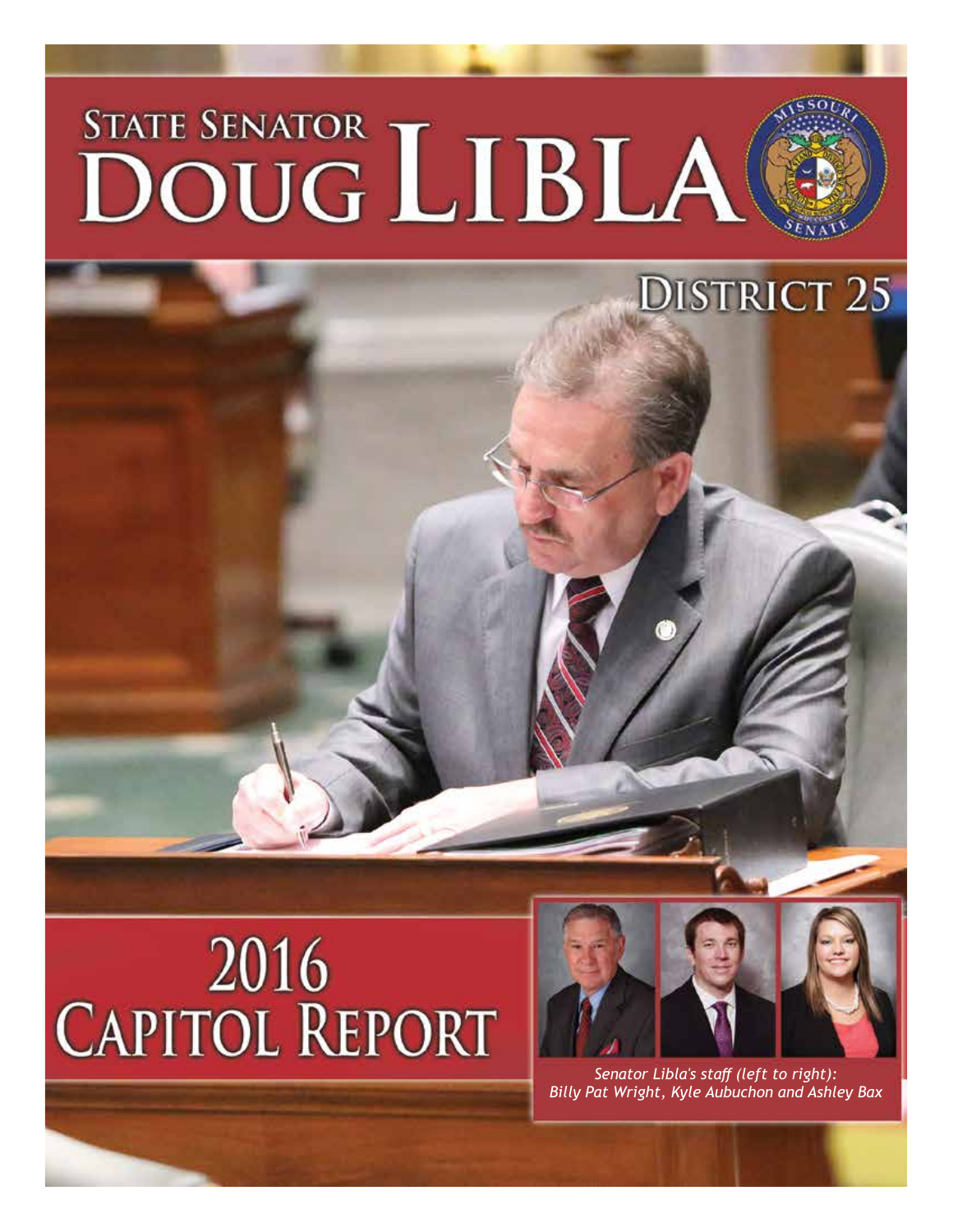### **NOTABLE EVENTS IN THE 25<sup>TH</sup> DISTRICT**

- Echo Bluff State Park opened July 30. It is located in Shannon County, 15 miles north of Eminence on Highway 19. I strongly encourage you to visit and see the great lodge, modern campgrounds and restaurant overlooking Sinking Creek and its picturesque bluffs. Learn more at www.echobluffstatepark.com.
- Caruthersville School District received full accreditation from the State Board of Education. Congratulations to the students, parents, faculty, staff and community volunteers for their hard work and improved academic performance.
- Richland High School earned the 2016 National Blue Ribbon Award for high academic levels; it's one of only eight public schools in Missouri receiving the honor by the U.S. Department of Education.
- Highway 67 in Butler County from Route M to the Route 60/67 interchange was dedicated as the "SSgt. Eric W. Summers Memorial Highway," in honor of SSgt. Summers, who died in the line of duty on Nov. 13, 2013.
- Three Rivers College celebrated its 50<sup>th</sup> anniversary this year. Founded in 1966, the first enrollment was 138 students with classes held in downtown Poplar Bluff. Today, they serve over 3,500 students throughout Southeast Missouri. *Three Rivers College*



### **Improving Missouri's Business Climate**

One of my biggest concerns is Missouri's unfair and outdated civil judicial system. The toxic legal climate has forced businesses and job creators out of our state. The current number of lawsuits in Missouri is alarming; frivolous lawsuits must stop. The following two common-sense bills were passed by the Legislature this session.

Senate Bill 591 modified provisions relating to expert witnesses. Missouri is one of only 10 states that has not adopted a standard similar to the Daubert Standard. This standard provides a rule of evidence regarding the admissibility of expert witnesses' testimony during legal proceedings. It ensures that only those individuals who are truly expert witnesses may provide testimony.

By changing our outdated expert witness testimony requirements, we will improve our business climate

and safeguard the reliability of testimony. This reasonable basic standard ensures juries are given the most reliable, factual evidence on which to base their decisions.

Senate Bill 847 provided that parties may introduce evidence of the actual cost, rather than the value, of medical care rendered. Juries don't always see the actual cost paid by plaintiffs, they only see "perceived value" and often grant "phantom damages."

These measures received approval from both the Missouri Senate and House, but were vetoed by the governor. Regrettably, there were not enough votes to override the veto. These bills would have helped to improve a poorly functioning legal system, and are extremely necessary for our state to move forward.



*Senator Libla presents legislation to the Missouri Senate Financial & Governmental Organizations and Elections Committee.*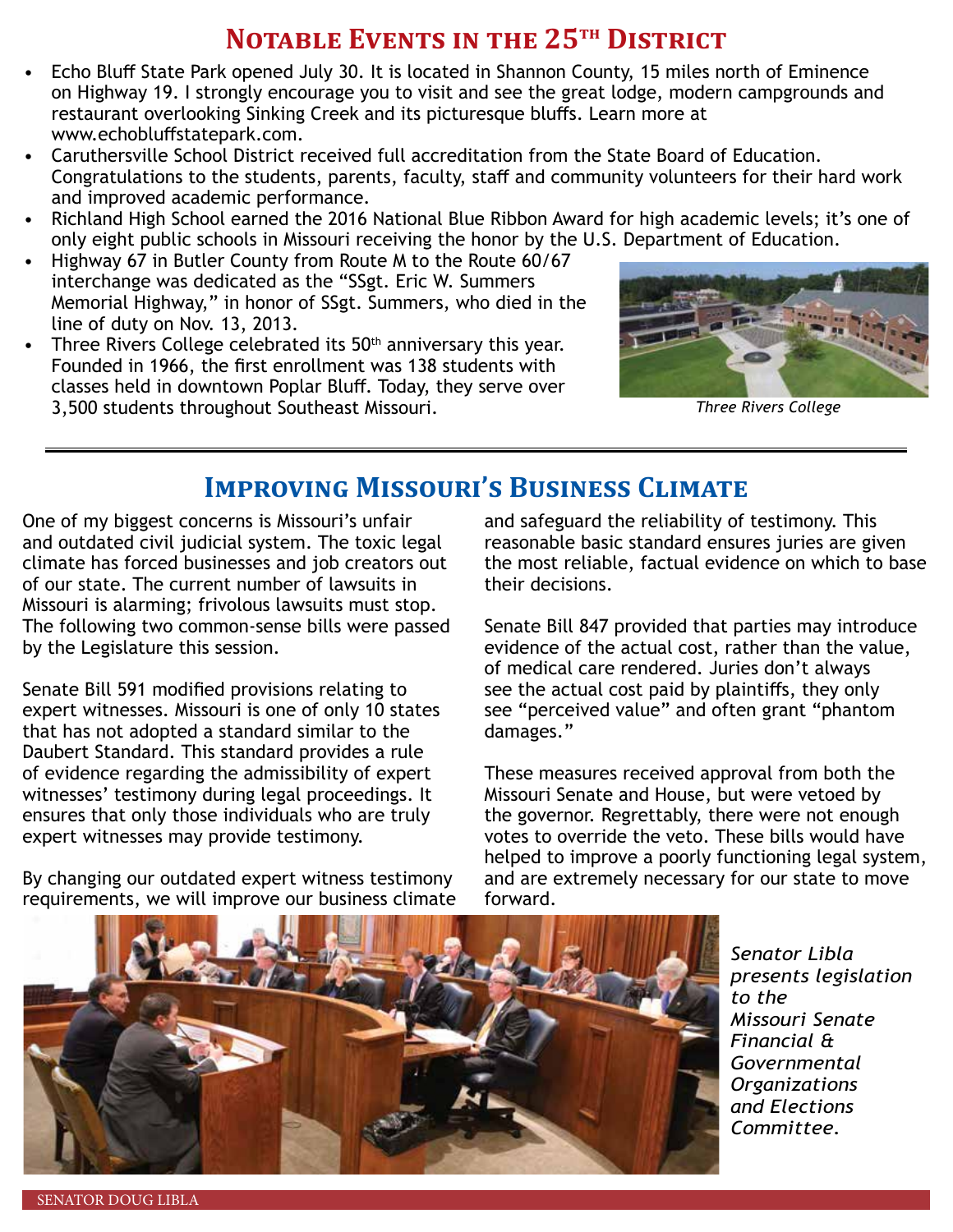#### **Accountability and Transparency in Health Care**

As the cost of health care continues to rise, the discussion about how to offer better, more efficient and affordable care becomes imperative. The cost of welfare spending now takes up one-third of our state's budget. Costs are reduced when best-practice care is provided in a timely and coordinated fashion. While the federal health care law is driving up costs and causing general chaos in health care, the Missouri Legislature is pushing the opposite approach. We know that transparency and personal responsibility in health care is needed to bring down costs, increase quality of care and cut down on overutilization and waste in the Medicaid system.

Currently, most patients don't know what they are actually paying for when they go to the hospital and don't find out until they get their bill. Health care transparency language in Senate Bill 608 will help patients make better decisions about the care they need and where they want to receive that care. Knowing the true cost of medical services encourages competition and allows the market to drive down costs.

We also know it costs more to treat patients in the emergency room and many Medicaid patients regularly overuse the ER. This is putting

a tremendous strain on our ERs and state budget. Instituting an \$8 co-pay to patients using the ER in a non-emergency is not unreasonable or a burden — it's responsible. A co-pay encourages Medicaid patients to see primary care doctors to be treated comprehensively and at a lower cost.

We need realistic solutions to the health care problems of our state. Medicaid may be free to recipients, but taxpayers are footing the bill and the cost is out of control; maintaining the status quo is not going to fix the problem. Accountability and transparency are part of the solution and that is what Senate Bill 608 does. Despite the governor's veto, the General Assembly was able to override his objections in making this legislation become law.



*Jonathon Gordon with the Boys & Girls Club of Poplar Bluff is recognized as "Youth of the Year."*

#### **Promoting and Protecting Missouri Agriculture and Farmers**

Every two years, the Missouri State Tax Commission releases a study reassessing agricultural land, based on average productivity and costs. This year, the

commission proposed to increase taxes on soil grades 1-4, meaning many Missouri farmers would see a property tax increase of 5 percent, unless rejected by a vote of the Missouri Legislature. This proposed increase comes on the heels of a 5 percent hike by the Tax Commission just two years ago, which many of us in the Legislature



*Welcoming the Missouri FFA Leadership Team.*

opposed but were unable to block. This year, we were successful in preventing the tax increase from going into effect.

Our farmers are struggling with high input cost with very low prices received for their crops, and this tax increase would negatively affect a farmer's

bottom line. This comes at a time when it is harder for young people to buy a farm or get involved in agriculture. Currently, the average age of a Missouri farmer is 58 and climbing. It's a tough time in agriculture and dropping another tax increase on farmers only makes the situation worse. We need to get the government out

of the way and make it easier for farmers to do what they do best: feed our country and produce Missouri's chief export.